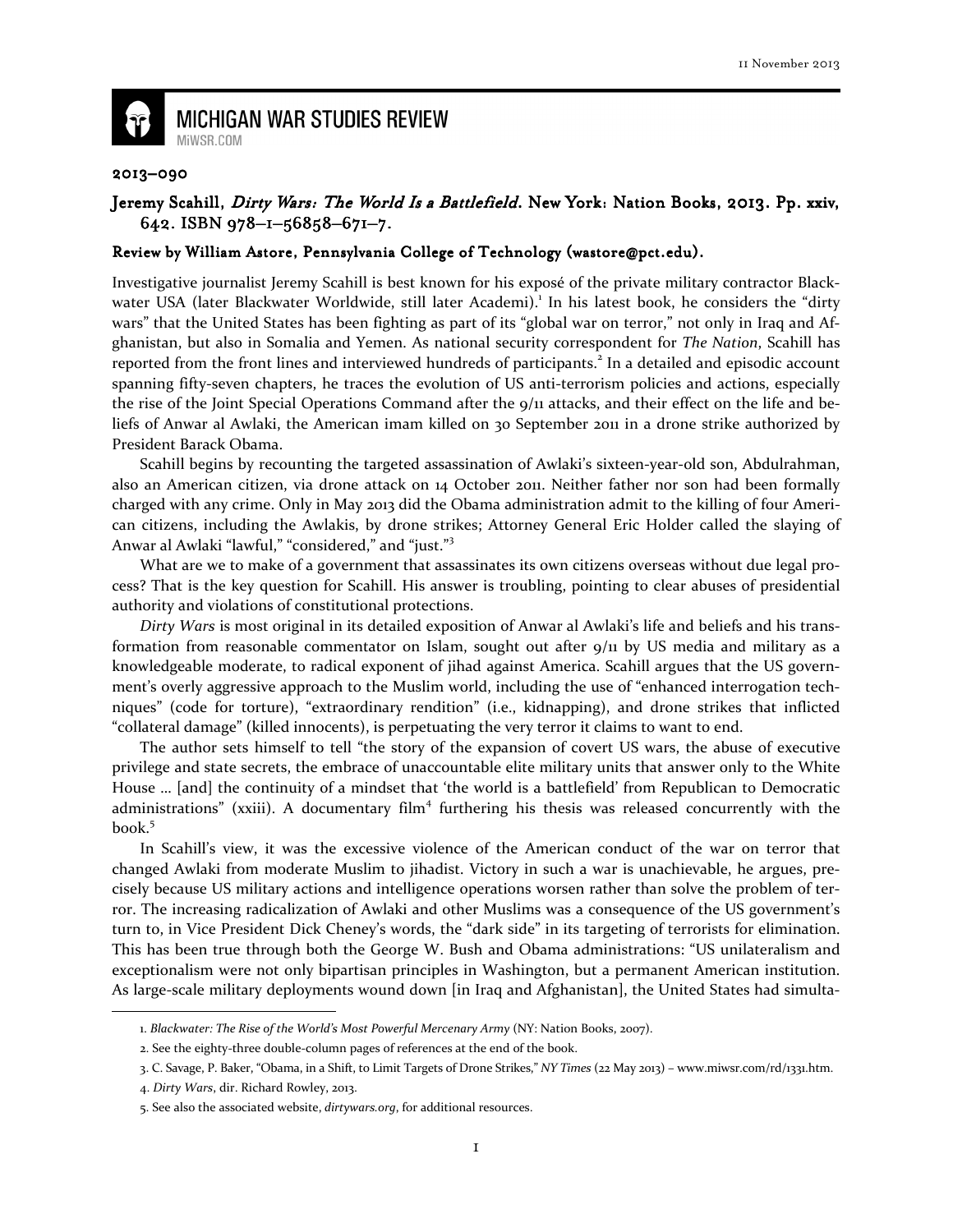neously escalated its use of drones, cruise missiles and Special Ops raids in an unprecedented number of countries. The war on terror had become a self-fulfilling prophecy. The question all Americans must ask themselves lingers painfully: How does a war like this ever end?" (521). In Scahill's opinion, so long as the US government continues its present, radically militarized handling of the war, the correct answer is "never."

Dirty Wars is a polemical cri de cœur, an angry indictment based on Scahill's long experience as a reporter on the scene. He is outraged at his country's assassination of its own citizens without due process and its killing of innocents of other nations in distant wars as sordid as they are counterproductive. He also laments the growing disconnect between American war-making and the will of the people—a circumstance striven for after 9/11 by Vice President Cheney and his neoconservative allies, who believed that "covert action had been handcuffed by lawyers and unnecessary and intrusive congressional oversight that would hinder what they perceived as life-and-death operations that needed to be conducted in secret" (23). Both Cheney and Secretary of Defense Donald Rumsfeld usurped powers and pursued policies detrimental to American freedoms:

This war [on terror] would extend to the home front with warrantless wiretapping, mass arrests of Arabs, Pakistanis and other Muslim immigrants and a prodigious rollback of the civil liberties of American citizens. To wage it, they would have to dismantle and manipulate a bureaucracy of oversight and legal review that had been built up over successive administrations. All this would open the door for an array of tactics that had been used before but could now be deployed on an unprecedented scale: covert action, black ops, secret prisons, snatch operations and what amounted to a blanket rebranding of assassinations as "High Value Targeting." (15–16)

Scahill is acutely attuned to post-9/11 dark-side rhetoric. Cofer Black, President Bush's Coordinator for Counter-terrorism, called it "high time for the gloves [to] come off" and recommended unleashing "the junkyard dog" (CIA paramilitaries) against terrorists. Jose Rodriguez, Director of Operations for the CIA, urged "everybody in the government to put their big boy pants on and provide the authorities what we [the CIA] needed [to take action]." Alvin Bernard "Buzzy" Krongard, the number three man at the CIA, advocated using "forces you do not know about, in actions you will not see and in ways you may not want to know about"  $(21-27)$ .

In such terms, Scahill shows, men with no military experience talked tough after the debacle of 9/11. Malcolm Nance, a career Navy counterterrorist expert, described Cofer Black and his ilk as "civilian ideologues" who embraced "Tom Clancy Combat Concepts [of ] going hard, … popping people on the streets, … dagger and intrigue all the time" (58). These ideologues found like-minded men within the US military establishment. Special Ops legend Maj. Gen. William "Jerry" Boykin, for example, rejected the criterion of actionable intelligence and boasted "Give me action. I will give you intelligence" (99).

Two days after 9/11, L. Paul Bremer, later the head of the Coalition Provisional Authority in Iraq, wrote in the Wall Street Journal that "Our retribution must move beyond the limp-wristed attacks of the past decade, actions that seemed designed to 'signal' our seriousness to the terrorists without inflicting real damage. Naturally, their feebleness demonstrated the opposite. This time the terrorists and their supporters must be crushed" [my emphases] (110). For Bremer and the other Bush-Cheney neocons, it was time to man up.

In the event, manning up meant adopting methods of "questionable legality," especially the use of Special Ops personnel "to spy without the knowledge of the State Department or the Central Intelligence Agency … to go in and capture or kill people who were supposedly linked to extremist organizations around the world, in some cases allied countries." Scahill cites here a source code-named "Hunter," who spoke to him on condition of anonymity. For Hunter, the new mentality was as obvious as it was dangerous: "The world is a battlefield and we are at war. Therefore the [US] military can go wherever they please and do whatever it is that they want to do, in order to achieve the national security objectives of whichever administration happens to be in power"  $(183)$ .

Such thinking justified, for instance, the secretive interventions in Somalia and Yemen and the Awlaki assassinations. Paralleling the famous "surge" in Iraq led by Gen. David Petraeus in 2007 was a less publi